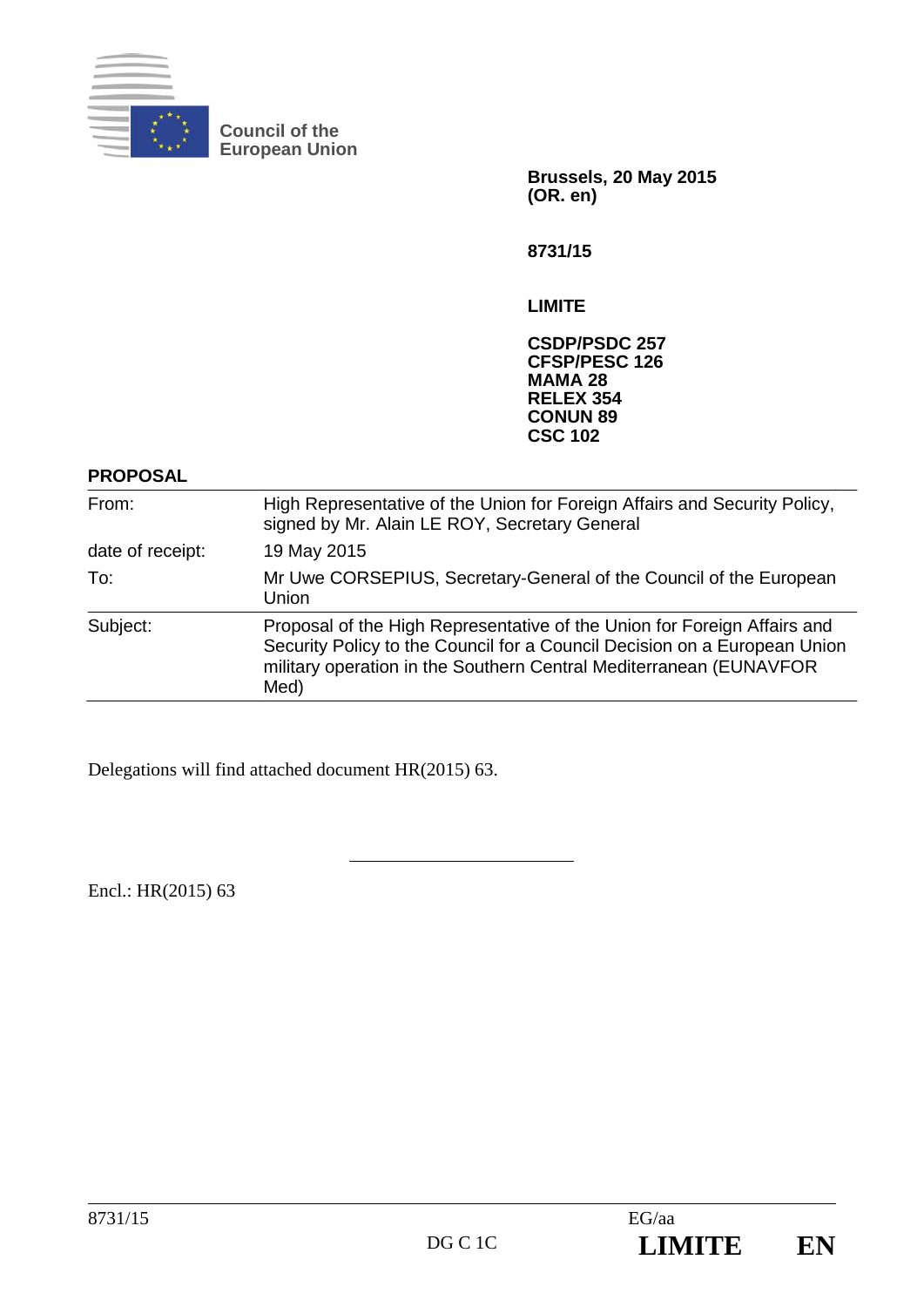

## EUROPEAN EXTERNAL ACTION SERVICE



GREFFE

## **Proposal of the High Representative of the Union for Foreign Affairs and Security Policy to the Council**

**of 19/05/2015** 

## **for a Council Decision on a European Union military operation in the Southern Central Mediterranean (EUNAVFOR Med)**

**HR(2015) 63**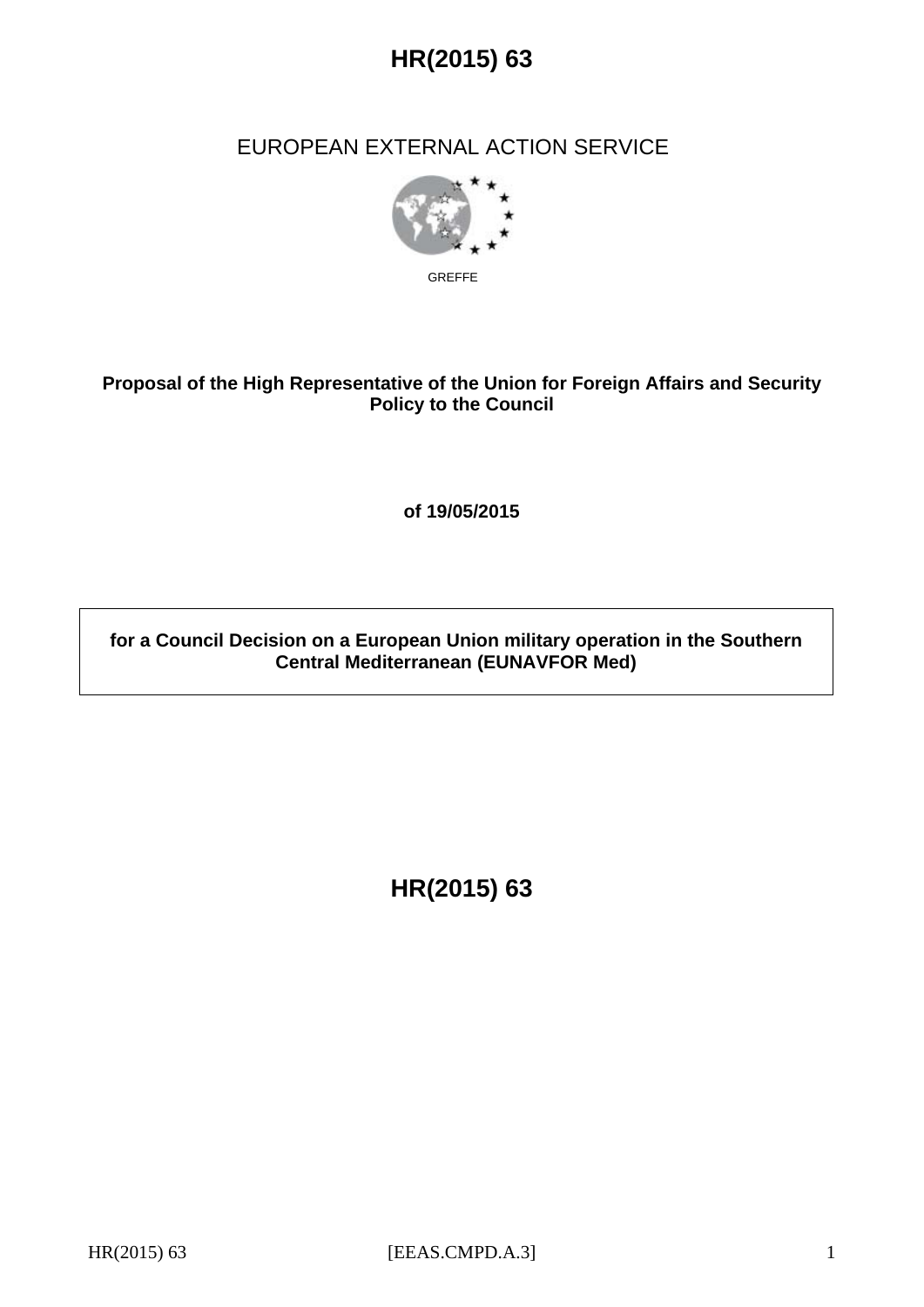## **COUNCIL DECISION 2015/…/CFSP of dd/mm/2015**

## **for a Council Decision on a European Union military operation in the Southern Central Mediterranean (EUNAVFOR MED)**

#### THE COUNCIL OF THE EUROPEAN UNION,

Having regard to the Treaty on European Union, and in particular Articles 42(4) and 43(2) thereof, Having regard to the proposal from the High Representative of the Union for Foreign Affairs and Security Policy,

Whereas:

1) On 20 April 2015 the Council confirmed a strong commitment to act in order to prevent human tragedies resulting from the people smuggling across the Mediterranean.

2) On 23 April 2015 the European Council expressed its indignation about the situation in the Mediterranean and underlined that the EU will mobilise all efforts at its disposal to prevent further loss of life at sea and to tackle the root causes of this human emergency. The European Council committed to strengthen the Union's presence at sea, to prevent illegal migration flows and to reinforce internal solidarity and responsibility. It highlighted the commitment to fight the traffickers in accordance with international law, including by undertaking systematic efforts to identify, capture and destroy vessels before they are used by traffickers.

3) The European Council on 23 April 2015 also invited the High Representative of the Union for Foreign Affairs and Security Policy to start preparations for a possible CSDP operation to this effect.

[UNSCR…]

#### HR(2015) 63 **IEEAS.CMPD.A.3 2**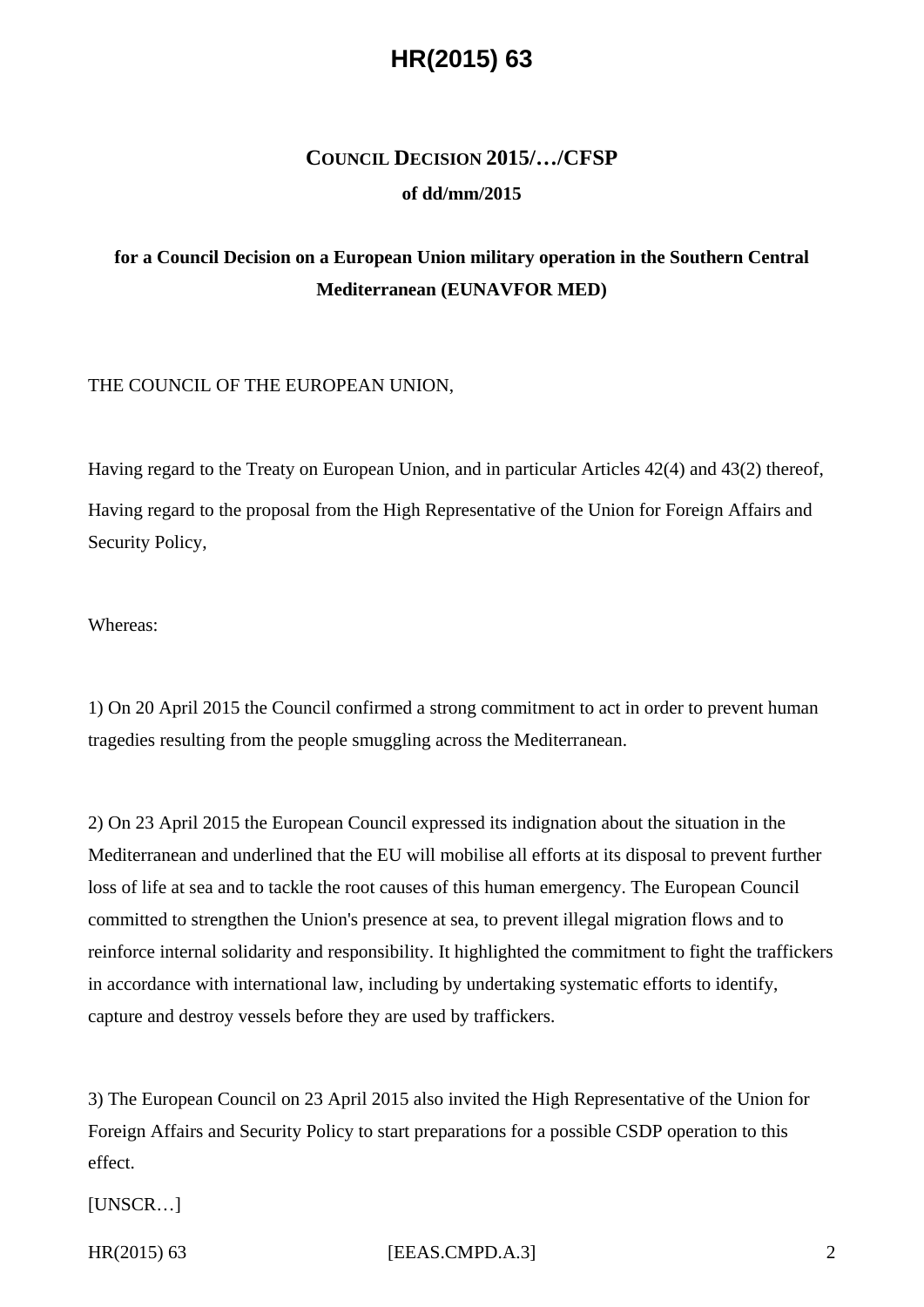[invitation – host country]

4) On 18 May 2015 the Council approved the crisis management concept for a CSDP operation to disrupt human smuggling networks in the Southern Central Mediterranean.

5) The EU CSDP operation will be conducted in accordance with international law, in particular with the relevant provisions of the United Nations Convention on the Law of the Sea (UNCLOS), the Protocol against the Smuggling of Migrants by Land, Sea and Air to the United Nations Convention against Transnational Organised Crime, International Convention for the Safety of Life at Sea (SOLAS), International Convention on Maritime Search and Rescue (SAR), Convention on the Protection of the Mediterranean Sea against Pollution (Barcelona Convention). It is recalled that in virtue of international obligations shipmasters are obliged to proceed with all speed to the assistance of persons in distress and search and rescue efforts are coordinated by the competent Maritime Rescue Coordination Centre of the Coastal State.

6) By virtue of relevant provisions of international law it falls upon the shipmasters of ships having participated in a search and rescue operation to deliver the survivors of distress to a place of safety determined by the competent Maritime Rescue Coordination Centre.

7) The principle of non-refoulement under the 1951 Geneva Convention relating to the status of refugees, forbids the return of a refugee "in any manner whatsoever to the frontiers of territories where his life or freedom would be threatened on account of his race, religion, nationality, membership of a particular social group or political opinion. Article 19 of the EU Charter of Fundamental Rights provides that "no one may be removed, expelled or extradited to a State where there is a serious risk that he or she would be subjected to the death penalty, torture or other inhuman or degrading treatment or punishment".

8) The United Nations Protocol against the Smuggling of Migrants by Land, Sea and Air provides that it falls upon the flagstate of the ship having searched and visited the suspected smuggling ship to take appropriate measures against the smuggling ship and assets in accordance with relevant domestic and international law,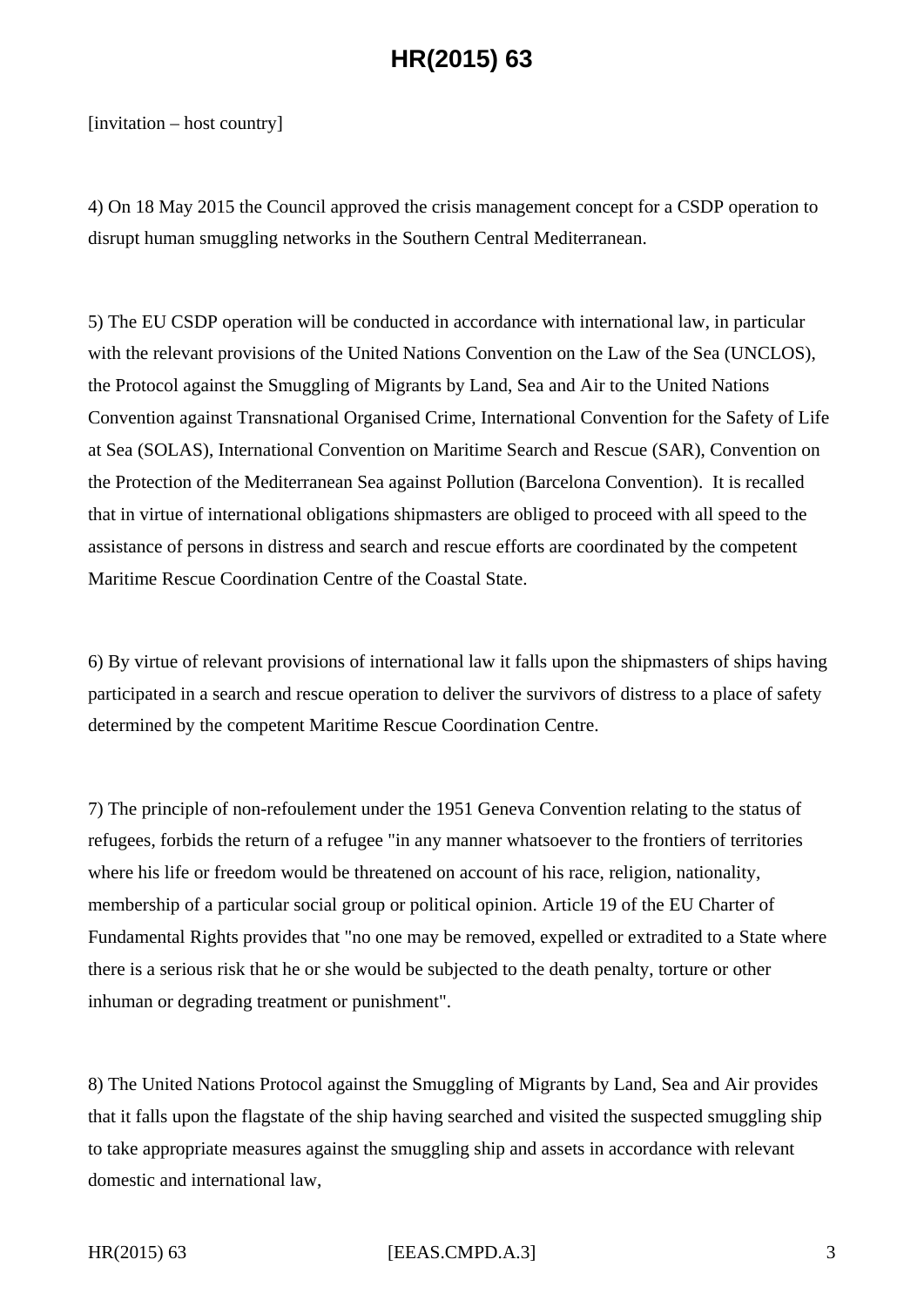9) In accordance with international law it falls on the States where smugglers have been delivered to take appropriate measures them with a view to their possible arrest and prosecution.

10) The Political and Security Committee (PSC) should exercise, under the responsibility of the Council and of the High Representative, political control over the Union crisis management operation, provide it with strategic direction and take the relevant decisions in accordance with the third paragraph of Article 38 of the Treaty on European Union (TEU).

11) Pursuant to Article 41(2) TEU, and in accordance with Council Decision 2015/528/CFSP of 27 March 2015 establishing a mechanism to administer the financing of the common costs of European Union operations having military or defence implications  $(Athena)^{1}$ , the operational expenditure arising from this Decision, which has military or defence implications, is to be borne by the Member States.

12) In accordance with Article 5 Protocol No 22 on the position of Denmark annexed to the Treaty on European Union and to the Treaty on the Functioning of the European Union, Denmark does not participate in the elaboration and implementation of decisions and actions of the Union which have defence implications. Consequently, Denmark is not participating in the adoption of this Decision, is neither bound by it nor subject to its application, and does not participate in the financing of this operation,

HAS ADOPTED THIS DECISION:

 $\overline{a}$ 

 $1$  OJ L 84, 28.3.2015, p. 39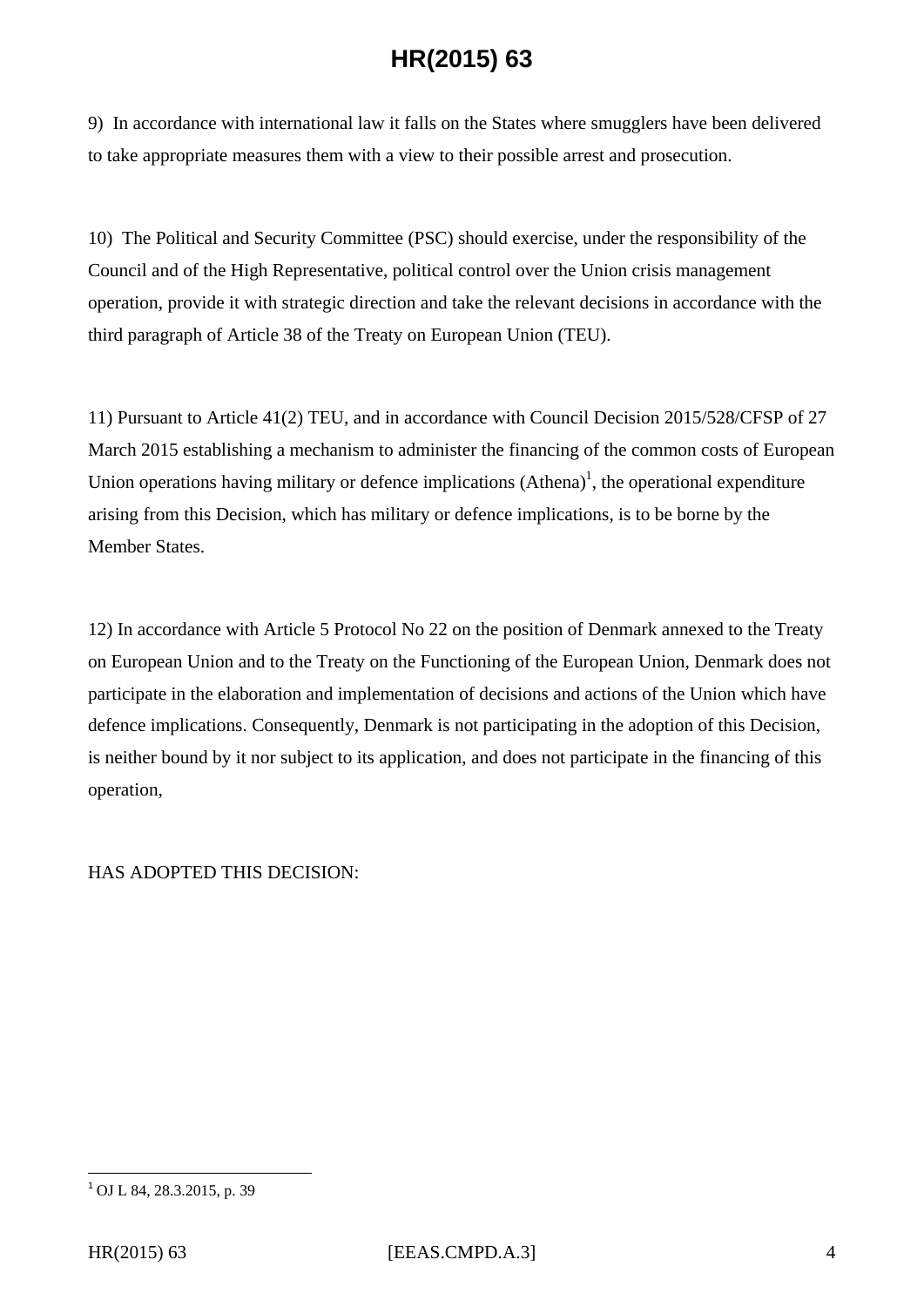#### *Article 1*

#### **Mission**

1. The Union shall conduct a military crisis management operation contributing to the disruption of the business model of human smuggling networks in the Southern Central Mediterranean (EUNAVFOR MED), achieved *inter alia* by undertaking systematic efforts to dispose of vessels and assets before they are used by smugglers.

2. The area of operation shall be set out in the relevant planning documents

#### *Article 2*

#### **Mandate**

1. EUNAVFOR MED shall operate in accordance with the political, strategic and politico-military tasks set out in the Crisis Management Concept approved by the Council on 18 May 2015.

2. EUNAVFOR MED shall be conducted in sequential phases.

3. In its first phase EUNAVFOR MED shall:

a) support the detection and monitoring of migration networks through information gathering and patrolling in accordance with international law;

b) conduct boarding search, seize and diversion of smuggling ships under the conditions provided for by international law in particular UNCLOS and smuggling protocol.

4. EUNAVFOR shall undertake measures against smuggling ships and assets, including in Libya, in accordance with international law and operational planning documents.

### *Article 3*

#### **Appointment of the EU Operation Commander**

XXX is hereby appointed EU Operation Commander of EUNAVFOR MED.

## *Article 4*

#### **Designation of the EU Operation Headquarters**

The Operation Headquarters of EUNAVFOR MED shall be located in Rome, Italy.

HR(2015) 63 **IEEAS.CMPD.A.3 5**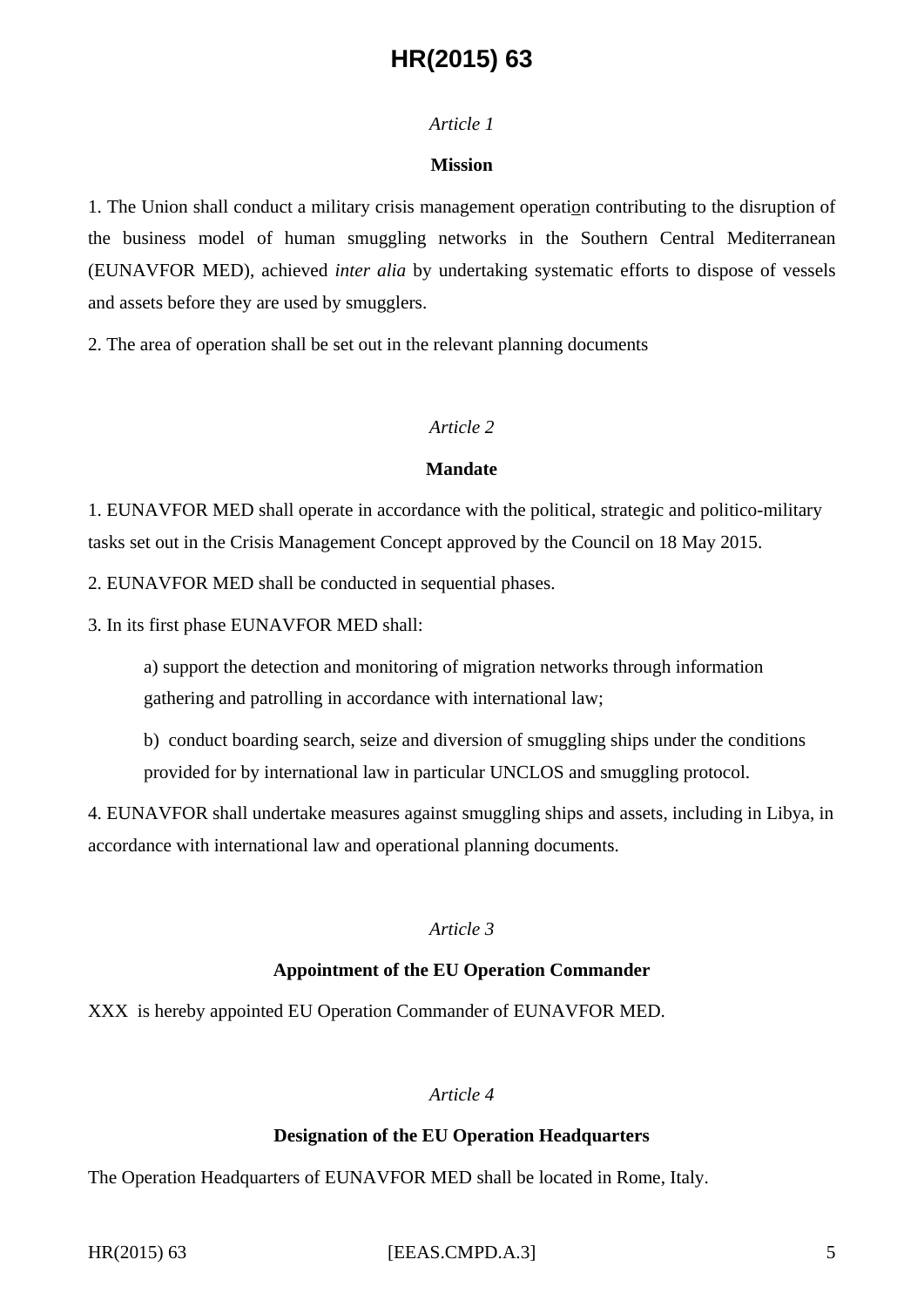### *Article 5*

#### **Planning and launch of the operation**

1. The Decision to launch EUNAVFOR MED shall be adopted by the Council, upon the recommendation of the Operation Commander of EUNAVFOR MED following approval of the Operation Plan and of the Rules of Engagement necessary for the execution of the mandate.

#### *Article 6*

#### **Political control and strategic direction**

1. Under the responsibility of the Council and of the HR, the PSC shall exercise the political control and strategic direction of EUNAVFOR MED. The Council hereby authorises the PSC to take the relevant decisions in accordance with Article 38 of the TEU. This authorisation shall include the powers to amend the planning documents, including the Operations Plan, the Chain of Command and the Rules of Engagement. It shall also include the powers to take decisions on the appointment of the EU Operation Commander and the EU Force Commander. The powers of decision with respect to the objectives and termination of the EU military operation shall remain vested in the Council.

2. The PSC shall report to the Council at regular intervals.

3. The Chairman of the EU Military Committee (EUMC) shall, at regular intervals, report to the PSC on the conduct of EUNAVFOR MED. The PSC may invite the EU Operation Commander or the EU Force Commander to its meetings, as appropriate.

#### *Article 7*

#### **Military direction**

1. The EUMC shall monitor the proper execution of EUNAVFOR MED conducted under the responsibility of the EU Operation Commander.

2. The EU Operation Commander shall, at regular intervals, report to the EUMC. The EUMC may invite the EU Operation Commander or the EU Force Commander to its meetings, as appropriate.

3. The Chairman of the EUMC shall act as the primary point of contact with the EU Operation Commander.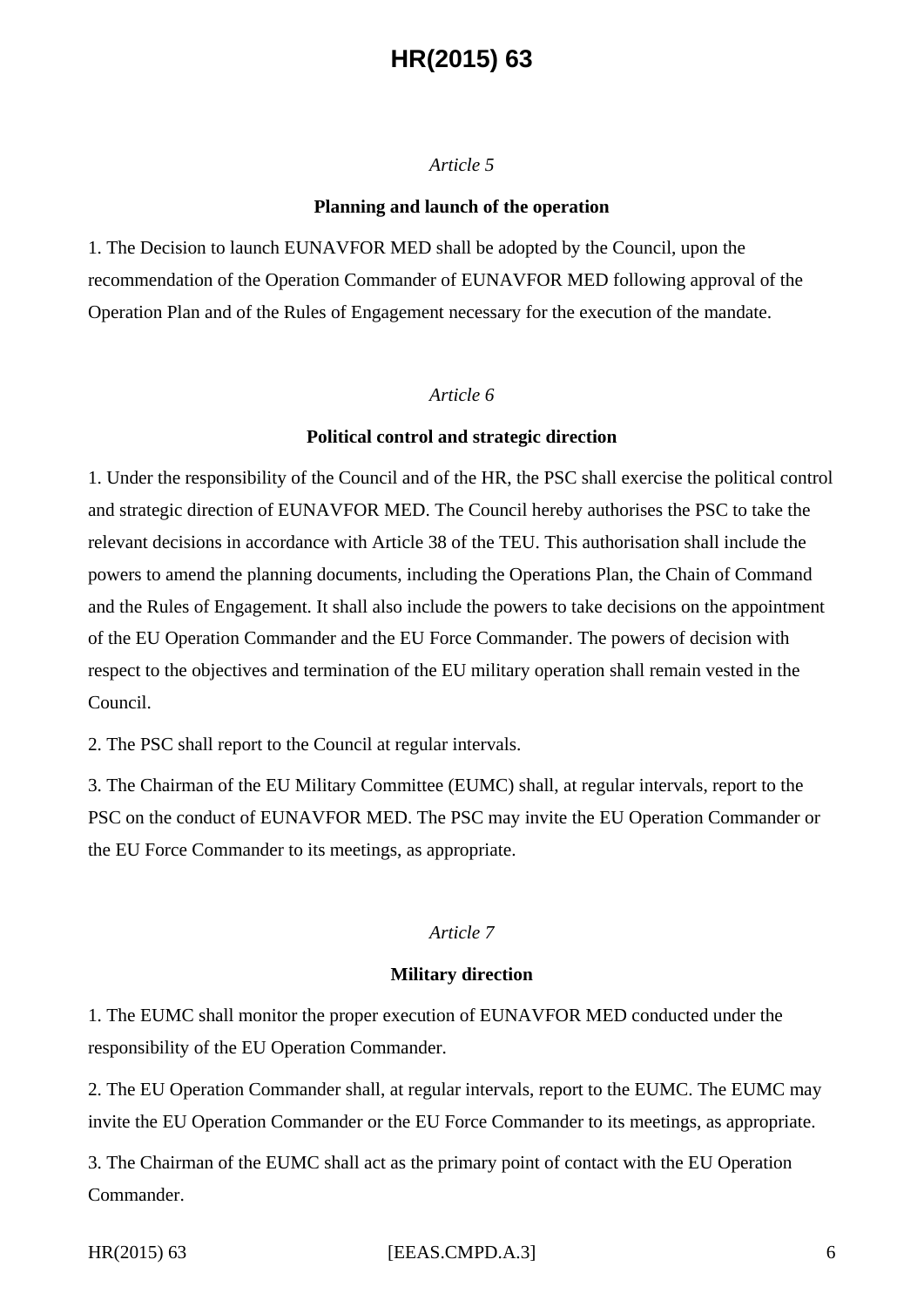#### *Article 8*

#### **Consistency of the Union's response and coordination**

1. The HR shall ensure the implementation of this Decision and its consistency with the Union's external action as a whole, including the Union's development programmes and its humanitarian assistance.

2. The HR, assisted by the European External Action Service (EEAS), shall act as the primary point of contact with the United Nations, the authorities of the countries in the region, and other international and bilateral actors, including NATO and the African Union.

3. EUNAVFOR MED shall establish a coordination mechanism with other EU agencies and bodies, in particular FRONTEX, EUROPOL, EUROJUST, European Asylum Support Office, European Gendarmerie Force and relevant CSDP missions (EUCAP Sahel Niger and EUBAM Libya)

#### *Article 9*

#### **Participation by third States**

1. Without prejudice to the Union's decision-making autonomy or to the single institutional framework, and in accordance with the relevant guidelines of the European Council, third States may be invited to participate in the operation.

2. The Council hereby authorises the PSC to invite third States to offer contributions and to take the relevant decisions on acceptance of the proposed contributions, upon the recommendation of the EU Operations Commander and the EUMC.

3. Detailed arrangements for the participation by third States shall be the subject of agreements concluded pursuant to Article 37 TEU and in accordance with the procedure laid down in Article 218 of the Treaty on the Functioning of the European Union (TFEU). Where the Union and a third State have concluded an agreement establishing a framework for the latter's participation in crisis management missions of the Union, the provisions of such an agreement shall apply in the context of EUNAVFOR MED.

4. Third States making significant military contributions to EUNAVFOR MED shall have the same rights and obligations in terms of day-to-day management of the operation as Member States taking part in the operation.

5. The Council hereby authorises the PSC to take relevant decisions on the setting-up of a Committee of Contributors, should third States provide significant military contributions.

HR(2015) 63 **IEEAS.CMPD.A.3 7**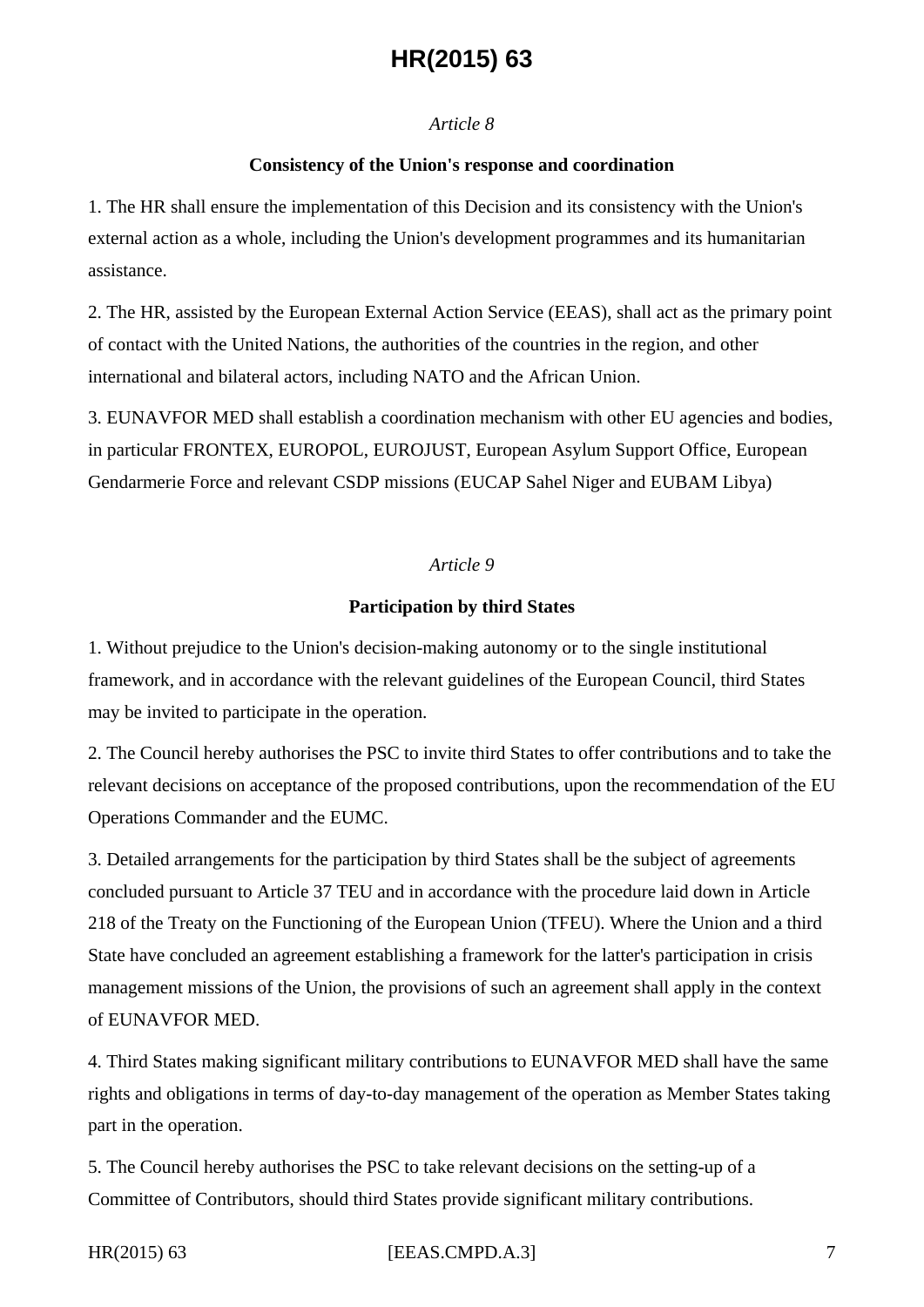#### *Article 10*

#### **Status of Union-led personnel**

The status of Union-led units and personnel shall be defined in accordance with international law.

### *Article 11*

#### **Financial arrangements**

1. The common costs of the EU military operation shall be administered in accordance with Decision  $2015/528/CFSP<sup>1</sup>$ .

2. The financial reference amount for the common costs of EUNAVFOR MED shall be EUR XXX million. The percentage of the reference amount referred to in Article 25(1) of Decision 2015/528/CFSP shall be xxx%.

### *Article 12*

#### **Release of information**

1. The HR shall be authorised to release to the third States associated with this Decision, as appropriate and in accordance with the needs of EUNAVFOR MED, EU classified information generated for the purposes of the operation, in accordance with Council Decision  $2013/488/EU^2$ , as follows:

(a) up to the level provided in the applicable Security of Information Agreements concluded between the Union and the third State concerned; or

(b) up to the 'CONFIDENTIEL UE/EU CONFIDENTIAL' level in other cases.

2. The HR shall also be authorised to release to the UN, in accordance with the operational needs of EUNAVFOR MED, EU classified information up to 'RESTREINT UE/ EU RESTRICTED' level which are generated for the purposes of EUNAVFOR MED, in accordance with Decision

 $\overline{a}$ 

<sup>&</sup>lt;sup>1</sup>Council Decision 2015/528/CFSP of 27 March 2015 establishing a mechanism to administer the financing of the common costs of European Union operations having military or defence implications (Athena) and repealing Decision 2011/871/CFSP (Athena) (OJ L 84, 28.3.2015, p. 39).

 $2$  Council Decision 2013/488/EU of 23 September 2013 on the security rules for protecting EU classified information (OJ L 274, 15.10.2013, p. 1).